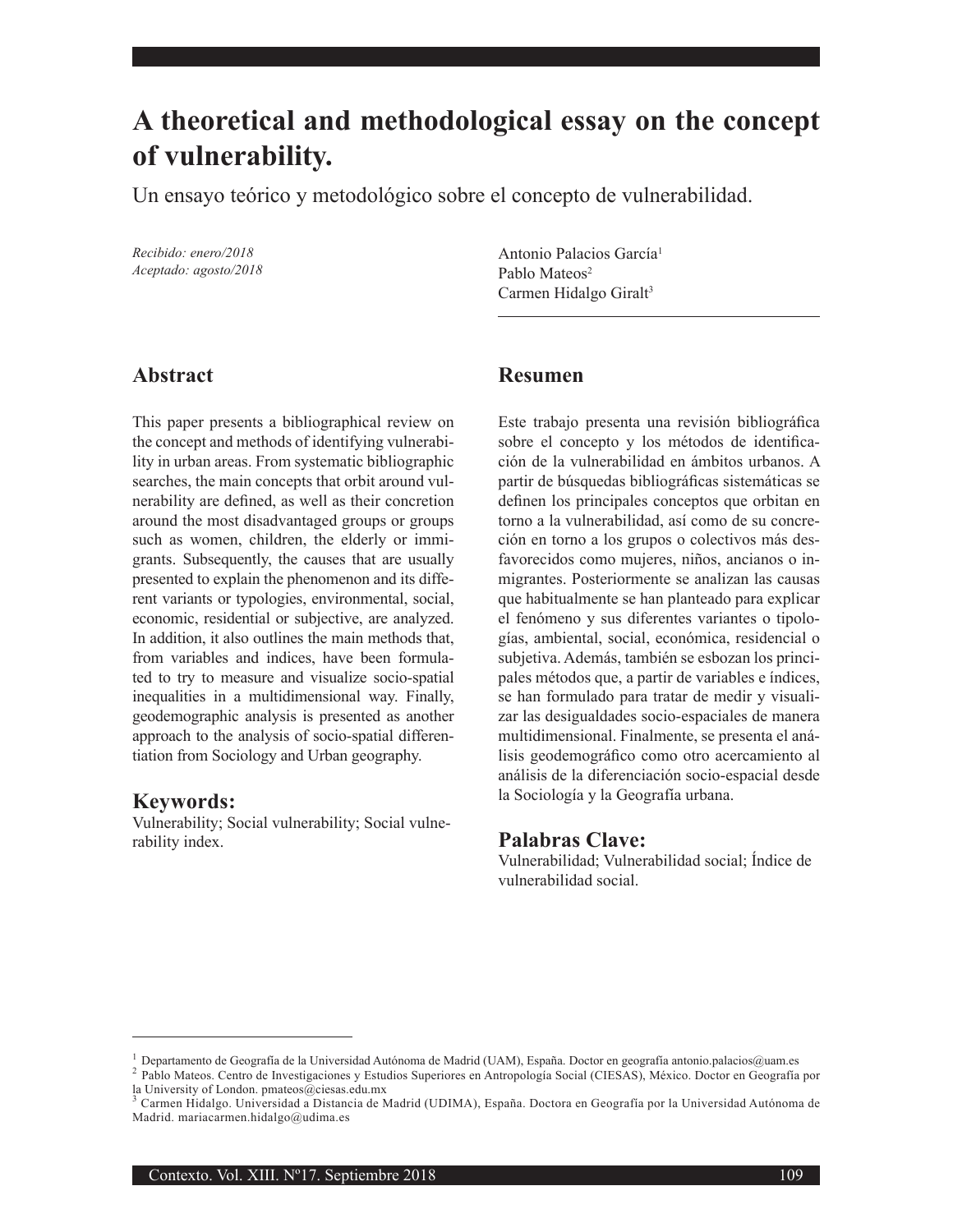## **1. Introduction.**

Within the field of social sciences, research into urban inequalities goes back several centuries. Geographic, sociological and economic studies have inquired into urban segregation and its different dimensions, along social, economic, educational and racial lines. The majority of these contributions depart from the idea that there exist differences in the social composition of the population, but that these do not presuppose an element of variation in regards to the impacts generated by environmental decline or economic inequalities. Still, in the last decades a different focus on studies about socio-spatial differentiation in cities seems to have gained importance. Since the 1980s up until today, new avenues have opened up that accentuate how differences in social composition and spatial distribution of populations may be reflected in unequal behaviors towards environmental and social issues.

Consequentially, scientific literature has produced new concepts such as environmental justice, social disadvantagement or social vulnerability, which focus precisely on how unequally distributed populations with differing socio-economic characteristics have been unequally affected by environmental, economic and social changes. In other words, there is greater recognition of the heterogeneity of populations in relation to the impact of environmental change, as well as in relation to social, urban, economic and demographic issues.

While concepts such as exclusion and poverty are both considered vulnerabilities, it is important to differentiate between the two, even though at times they might reinforce one another. The idea of vulnerability itself is much broader and affects a potentially much larger part of the population (Morrone et *al*., 2011). In economic terms the poor are evidently more vulnerable, but the fact that we speak here of dynamic concepts does not imply that they are always necessarily related to one another. As such, this paper places emphasis on the social aspect of vulnerability, which is centered on the dynamics of socio-spatial structures and processes, and how these affect disadvantaged individuals and groups in their daily lives (Sánchez and Egea, 2011). As the previous report about human development recognizes, human vulnerability is by no means a new issue; however, it has become more palpable in recent decades as a

result of physical factors such as climate change and human factors such as financial instability. In fact, since 2008 there has been a growth deceleration of the Human Development Index (UN) and its three components in most world regions.

This paper presents a bibliographic review of the concept and measurement of vulnerability towards environmental and social dangers in urban contexts. Departing from theoretical and empirical approximations selected from existing literature, this paper will define the concept and causes at the root of vulnerability in order to sketch the main variables and indicators used to measure and visualize socio-spatial indicators in a multidimensional way.

## **2. Objective and methodology.**

The main objective of this work is to present a bibliographic review about the concept and methodology to identify vulnerability in urban areas. For the purpose of this study, this paper has relied on systematic bibliographic searches in the field of vulnerability. It has drawn upon the most relevant academic databases (ISI Web of Knowledge, Google Scholar and Dialnet), chronologically scanning and organizing works starting from the year 2000 until nowadays. The analysis has focused on those works that either are of a theoretical nature and as such were useful in the discussion of the past and current evolution, or that present a spatial analysis of vulnerability disaggregated at the intra-urban and intra-regional level, and as such are at the basis of future development of indicators.

#### **3. About the concept.**

Vulnerability in and of itself is a multidimensional and multifaceted concept (Alguacil et *al*., 2014; Mateos, 2013) for which there exists no consensual definition or measurement (Sánchez and Egea, 2011). From a purely etymological perspective the term eludes physical, economic, political or social susceptibility, the possibility of a population being affected by an external and destabilizing (human or natural) issue or phenomenon (Cardona, 2003), which in the case of being left unmediated could escalate in more critical situations of disadvantagement, poverty or exclusion. The latter part of this definition could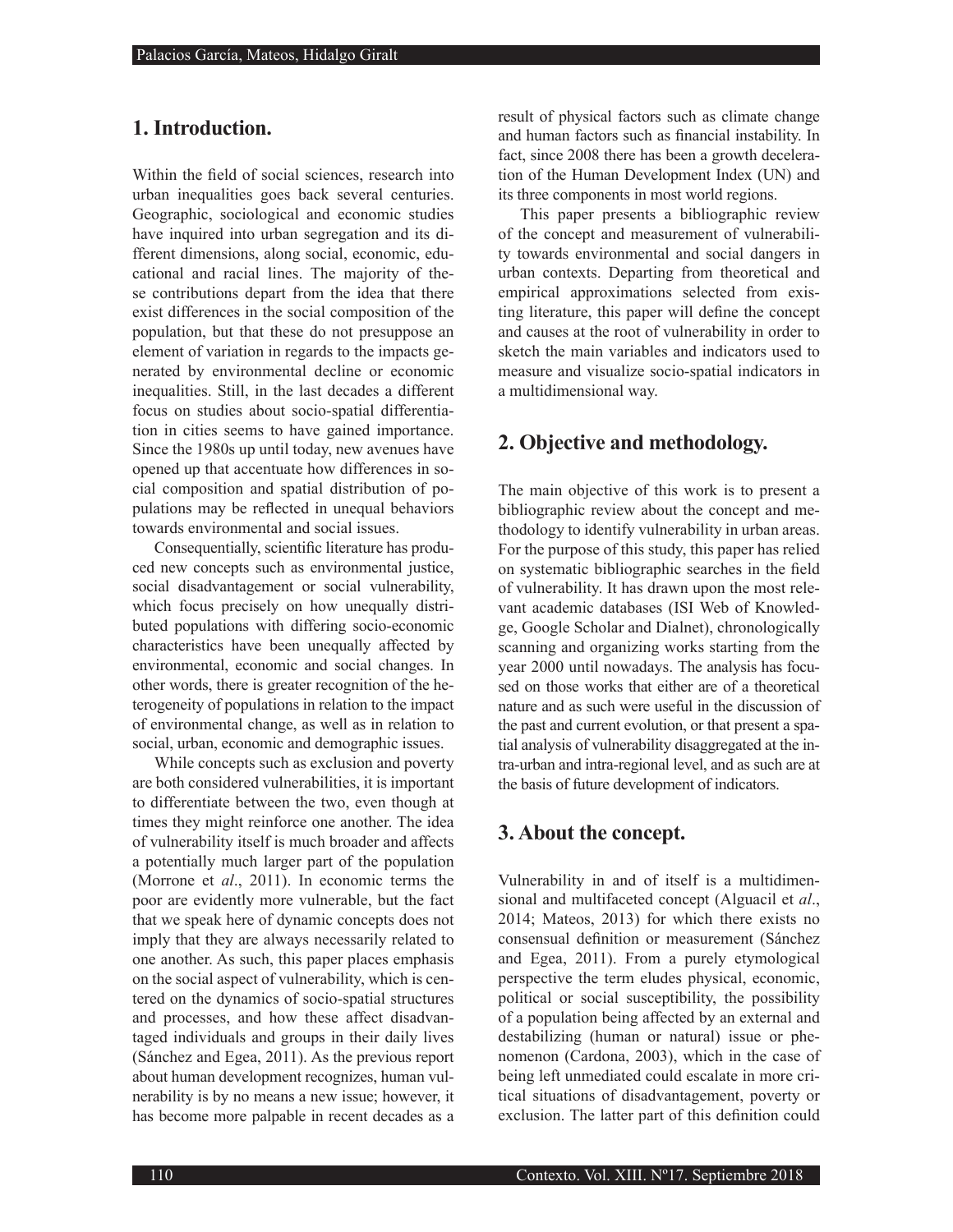well be supported by the increase of threats and risks, or by the debilitation of mechanisms that tackle these (Alguacil et *al*., 2014). From another perspective, the term also refers to the "incapacity of individuals, organizations and societies to bear the adverse impacts derived from exposure to multiple stressors" (Warner, 2007:14). Decidedly, the exposure to risks of varying nature, the mechanisms and resources used to confront them (Morrone et *al*., 2011; CEPAL, 2002), as well as the capacity of society to respond and adapt to them (Coy, 2010) are all linked. In addition, as other authors (Sánchez and Egea, 2011) have already pointed out, vulnerability can also be understood as a negative state in the case of being incapacitated or as a state of empowerment in the case of a capacity to confront risks. It is evident that this has an enormous influence on implemented social strategies and policies.

This being said, it is important to keep in mind that analyzing social inequalities in whichever possible context inevitably alludes to personal issues related to the individuals living there. In other words, vulnerability, just like any other phenomenon of this nature, has a clear social component; that is to say, it does not affect all populations -be they individuals, households, groups or societies- the same, but it is an internal factor corresponding to the susceptibility or predisposition to suffer harm (Cardona, 2003). More precisely, vulnerability is exactly the incapacity or difficulty that individuals or groups experience facing a threat or risk, as well as the potential inability to recover from them (Egea et *al*., 2009). As professor Ricardo Méndez (2015:11) points out, vulnerability is also a social construct that may be conditioned by ideologies (such as neoliberalism), and which may increase the susceptibility of certain localized groups who have a harder time confronting difficult situations.

Due to the aforementioned lack of consensus, there are a significant number of additional works that attempt to define the term and cite the causes of vulnerability from a variety of perspectives. In this sense, Cutter et al. (2003) suggest that vulnerability helps to identify the presence or absence of certain characteristics of communities or individuals that make them capable of preventing, responding to, or recovering from environmental dangers. It determines the impact and potential losses of such dangers in a concrete community (Kuhlicke et *al*.,2011).

Echoing this, Eakin y Luers (2006) combine various definitions of vulnerability and propose that the term really comprises three factors: first, the exposure to risk or the vulnerability of a population towards environmental risks; second, the sensitivity of a system to stress. In the words of Alguacil (2006), this would be the perception of insecurity and fear of a decrease in social mobility or a concrete worsening of the living circumstances of a population. And, finally, the capacity or ability of such a system to withstand or absorb (or to respond to or confront) the impact of those stressors. This is what some authors, departing from the literature on ecology, define as resiliency or the capacity for resistance. Or, ultimately, the ability of a community to respond to, confront, recover from or adapt to certain dangers (Cutter et *al*., 2003). This capacity to adapt can be improved or complicated depending on the environment and strategies, which should not necessarily be read as mere acquiescence, but more so as a capacity to understand the new context and act accordingly (Méndez, 2015). It also addresses a question that could be seen from the individual as well as the collective perspective, given that, in essence, resiliency "tries to guarantee that the State, the community and global institutions work towards empowering and protecting the people" (PNUD, 2014:5). The latter would explain the existence of prejudices against certain groups of the population, especially minorities.

According to Sherrieb et *al*. (2010), this capacity would vary in function of the level of economic development, the strengthening of social capital, tangible information and communication (for example, legislation) as well as intangible (traditions) and, lastly, the ability or individual and collective aptitude across established social networks. Hence, the unequal response on behalf of more or less homogenous communities in the face of similar environmental or social dangers or disasters. Furthermore, in relation to resiliency, Gauto (2010:241) points out the importance of it not just a being matter of confronting threats, but also of the capacity to overcome them and come out stronger. This is what the literature calls "assets." For the OECD members, Morrone et *al*. (2011) groups assets into four categories: economic capital (the total financial and fixed capital, such as homes, savings accounts, insurance, housing, investments, etc.); human capital (level of education and skills applicable to the labor market, health,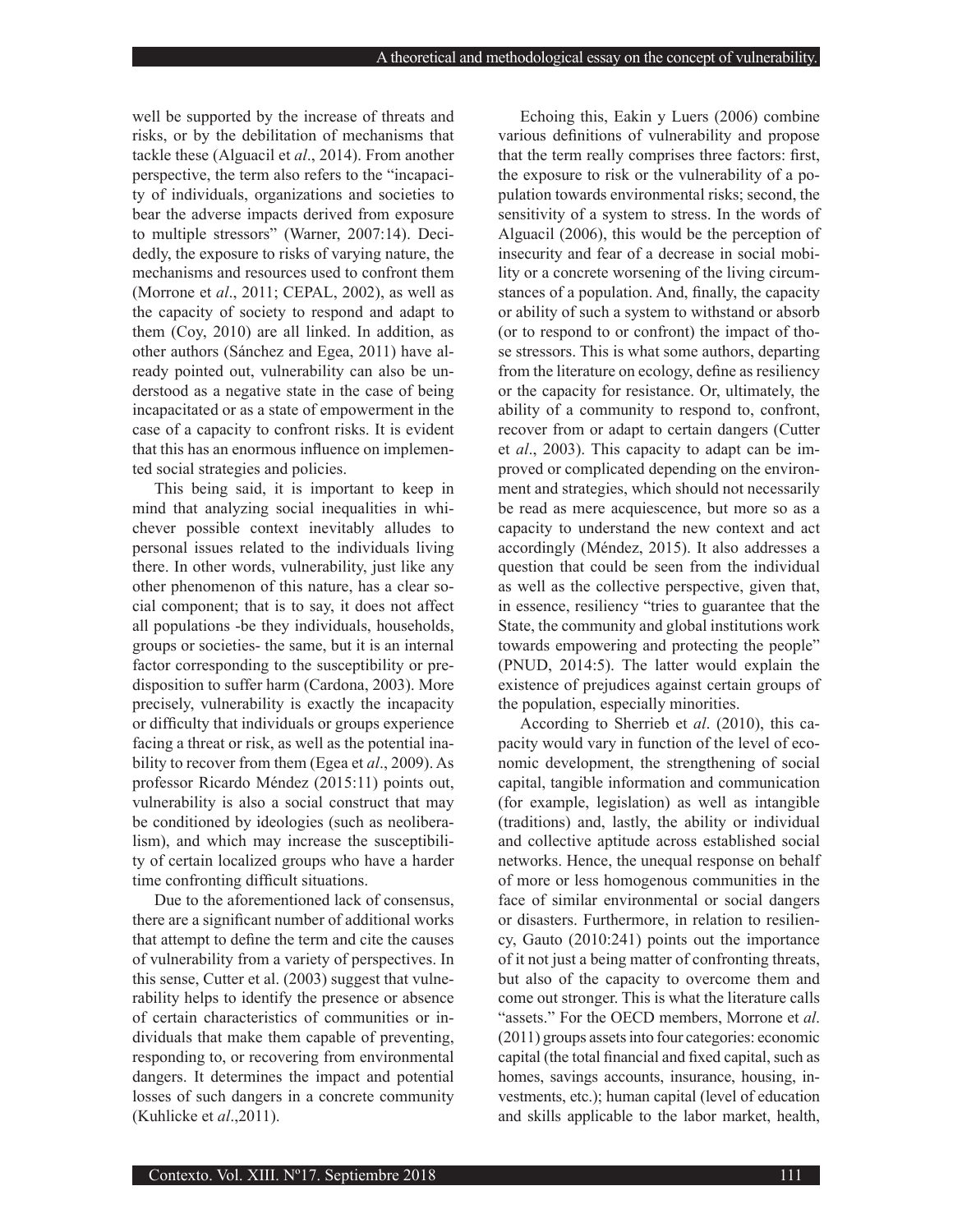personal traits such as adaptability or perseverance); social capital (at the family or individual level these would be the social networks or personal relationships); and collective or public assets, which refer to the social support mechanisms and public services, such as public health services, education, housing or unemployment benefits.

No less certain, as Mateos (2013) points out based on previous social and economic studies, is that social vulnerability is not a phenomenon that comes about suddenly: it is a dynamic process that is influenced by diverse factors such as the unequal distribution of resources, the action or inaction of individuals, or historic patterns of social domination or marginalization. In fact, the most persistent and recurring kind of vulnerability, in addition to revealing the shortcomings of public policy and its institutions, stems from long traditions of historic exclusion, cultural practice and social norms. Understood as such, it would be interesting to focus on the fragility of individuals (Bertoux y González, 2015) in more sensitive or vulnerable groups (Thomas, 2013:80), which could be even more telling if possible. So whom are we talking about? Morrone et *al*. (2011) suggest in their study that the vulnerable are those who are in need of the so-called assets necessary to confront negative events (a decrease of income, unemployment or sickness). This implies that we are all vulnerable to a certain degree -a fact that is often overlooked- depending on our own limitations and given that, we find ourselves susceptible a diversity of risks throughout our life (Sánchez et *al*., 2012:57). Regardless, the United Nations outlines three major types of vulnerable groups. First, there are the poor and socially excluded, informal workers, who are especially vulnerable to economic and health crises. Second, they consider women (due to their often unfavorable position in many developing societies and countries, as Coy (2010) argues), migrants, disabled persons, minorities and youths. These groups are particularly vulnerable to natural and social disasters, as a result of their geographic location, position within society, or stage in life. Lastly, there are entire communities and regions in the midst of conflict or civil unrest whose situation is worsened as the result of social disintegration, unresponsive institutions or ineffective government.

The second group also comprises children and seniors, given that they face additional difficulties to escape or confront certain risks and,

as a result, suffer greater consequences such an increased health risks due to exposure to contaminants. These two particular groups have been the focus of a number of interesting studies, such as these by Bello (2013) about senior citizens in Havana, Cuba, or by Sánchez (2009) about the aging of the population in Granada. Along the same lines there is the sizeable study about social vulnerability by Sánchez and Egea (2011), which also focus on the causes and consequences of old-age vulnerability. Significantly, fewer works have been dedicated to the study of exclusively children. Among the notable ones are those by a group of scholars at the Pontifical University of Comillas, headed by professor Lázaro (Lázaro, 2014; Lázaro and Mora, 2012). Almost all of the works analyzed refer to the problems stemming from early exposure to risk, such as children who grew up in poverty, and which are associated with a higher probability of future problems (Young, 2014), be it less apparent in the case of the most developed countries (Wachs and Rahman, 2013).

#### **4. About the cases.**

But what is behind vulnerability? And what causes and factors play into it? The range of definitions discussed earlier equally reveals the variety of causes that might underlie the concept. In order to understand such a complex phenomenon, it is necessary to consult studies that inquire into the causes that generate vulnerability. This, in turn, may strengthen the ability of individuals to confront and recover from environmental and social impacts (Mateos, 2013), keeping in mind that situation of conditions of individuals and households must be interpreted within the proper context and chronological development (Holand and Lujala, 2013; Coy, 2010). To be precise, vulnerability is a phenomenon that changes over the course of one's life, as is apparent when considering certain groups such as children, youngsters, or the elderly, who are faced with particular threats that require specific responses either in the early stages of life or at the retirement (PNUD, 2014).

Adhering to the issues discussed earlier, vulnerability is intimately linked to risks and threats, which would be considered the origins of the cause, and which do not tend to be perceived until the effects are manifested. From the literature, emerge two different hazard typologies: those ha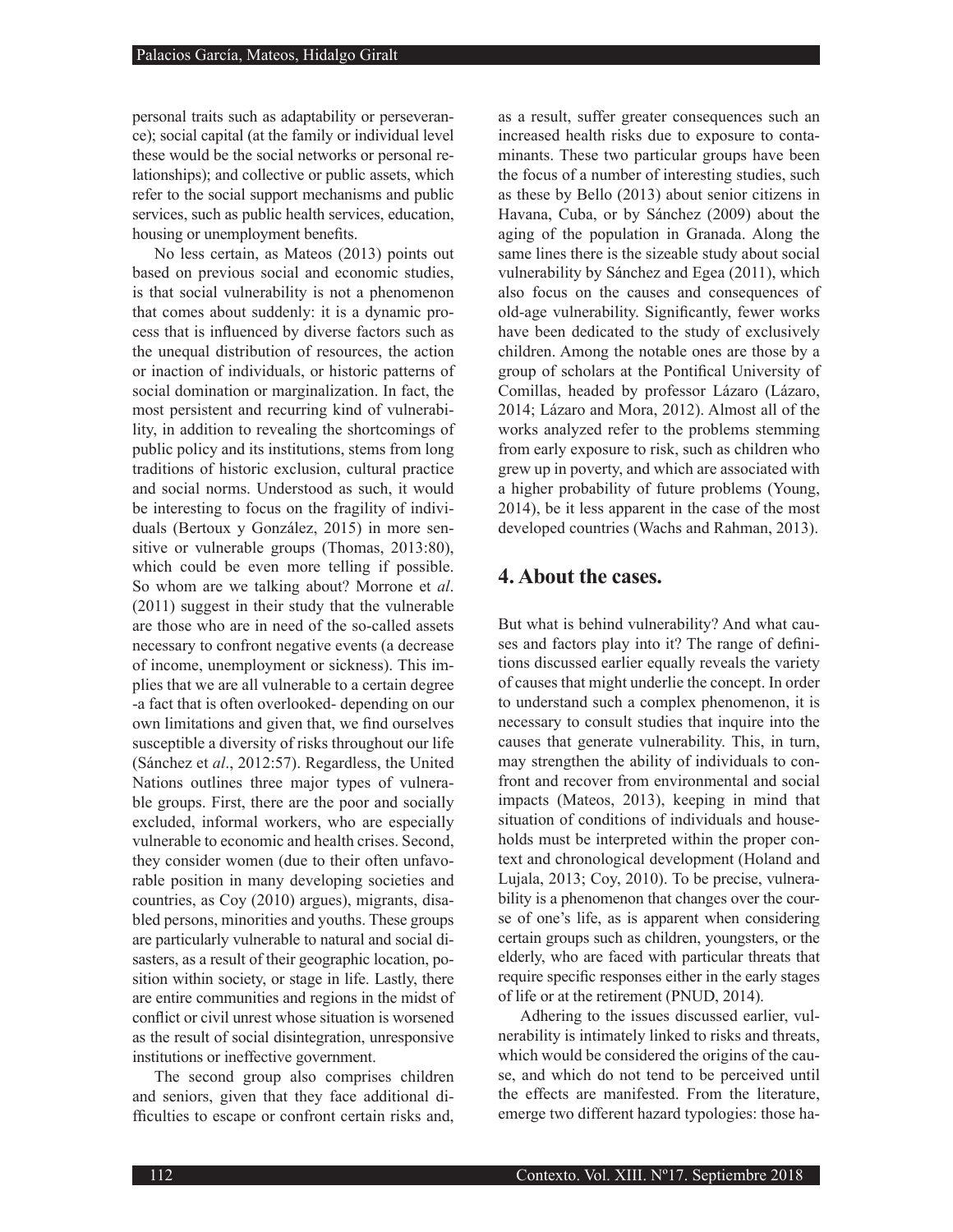zards of a natural character and those of a human character. The first can be considered to be of a strictly environmental nature, while the second are related more closely to the social sciences and are thus considered to be of a social nature. The social hazards are less well defined and would be linked more closely to specific populations that are more sensitive to its impacts; they can be divided into two types (Egea et *al*., 2008). First, there are urban risks or threats, such as insufficient accessibility, speculative market pressures, deterioration of the built environment, or the disappearance of landmarks due to large infrastructural interventions. Second, cities are faced with risks and threats of a social nature as well, such as social restructuring, criminal activity, migratory populations, insufficient institutional intervention, changing socioeconomic composition, housing inadequacies, the composition of households, the lack of opportunity, or even the perception of space. In relationship to the latter, Sánchez et *al*. (2012) even suggest that in many cases, social risks are related to the social impacts created by threat from a natural perspective, leaving aside the risks that are derived from strictly economic and social characteristics of the population, as well as existing inequalities.

Related to this point, it is also necessary to consider the importance of the historical, political and social context. For example, the different degrees of severity of the current metropolitan crisis in Spain are the result of vulnerability generated by its prior trajectory (Méndez, 2015). In addition, it is also necessary to consider other aspects such as the frequency, intensity, and degree of exposure of a group to the phenomenon in question. There is some consensus in the literature as to the most significant factors of social vulnerability. These would be the lack of access to financial, labor and knowledge resources, the disintegration of support mechanisms (public or family-bases), crime, poor health, the specific characteristics of vulnerable demographic groups (gender, age, level of education, ethnicity, etc.), the low quality of housing, shortages in resources and equipment, inequities embedded within the system itself, as well as the low level of social capital. In relation to this, Couch and Coles (2011) argue that environmental hazards such as natural disasters or extreme weather exert a strong pressure, generating a "culture of distress", internal communal conflict and interference of external

government agencies that ultimately undermine the capacity of residents to respond.

All these causes confirm the diverse nature of risks, which explains why human vulnerability might be studied from so many different perspectives: each with its own focus, definition and methodology depending on the nature of the risk (Morrone et *al*., 2011:6). As a result, different types of vulnerability, attributed to a variety of causes, have been derived. In particular, there are three common classifications of vulnerability: social or social-demographic; economic or socio-economic; and environmental or biophysical. In the latter category, numerous contributions since the 1980s have focused on natural disasters and resulting food shortages, as has been reviewed in the work of Campos-Vargas et *al*. (2015) as well,which interestingly employs the term *socionatural risks* to denote the duality of vulnerability with natural origins yet social effects. Hence why in many cases social vulnerability in the face of natural disaster (Thomas, 2013), in a broader sense, is used to describe all the factors that determine the outcome of a natural disaster (Brooks, 2003). Following this logic, Ruiz (2012:18) departs from an analysis of diverse definitions and suggests three principal focuses from an environmental perspective. On one level, vulnerability is interpreted as the exposure to natural hazards. On another, it is understood as a physical characteristic of the landscape, dependent on the type of risk or hazard. And, lastly, it can also be conceived as a social component. In addition, other contributions, focused on environmental risks such as sea level rise, air pollution, soil erosion or the loss of biodiversity have followed. Currently, scholarship has focused increasingly on this hazards associated with climate change as well, which contribute to an increase in vulnerability. Related to the increased natural threats are numerous studies that, among others, have cited the *Intergovernmental Panel on Climate Change* (IPCC, 2011), which dedicates significant resources to the study of vulnerability and has been the germinator of a specific group of scholars that study its impacts. Even though the work by Brooks (2003) has been the main reference in terms of the risks and adaptive strategies related to climate change, other authors such as Denton (2002) and Lampis (2013) have contributed to the discourse as well from a theoretical perspective, while authors such as Bertoux and González (2015), Córdova and Romo (2015),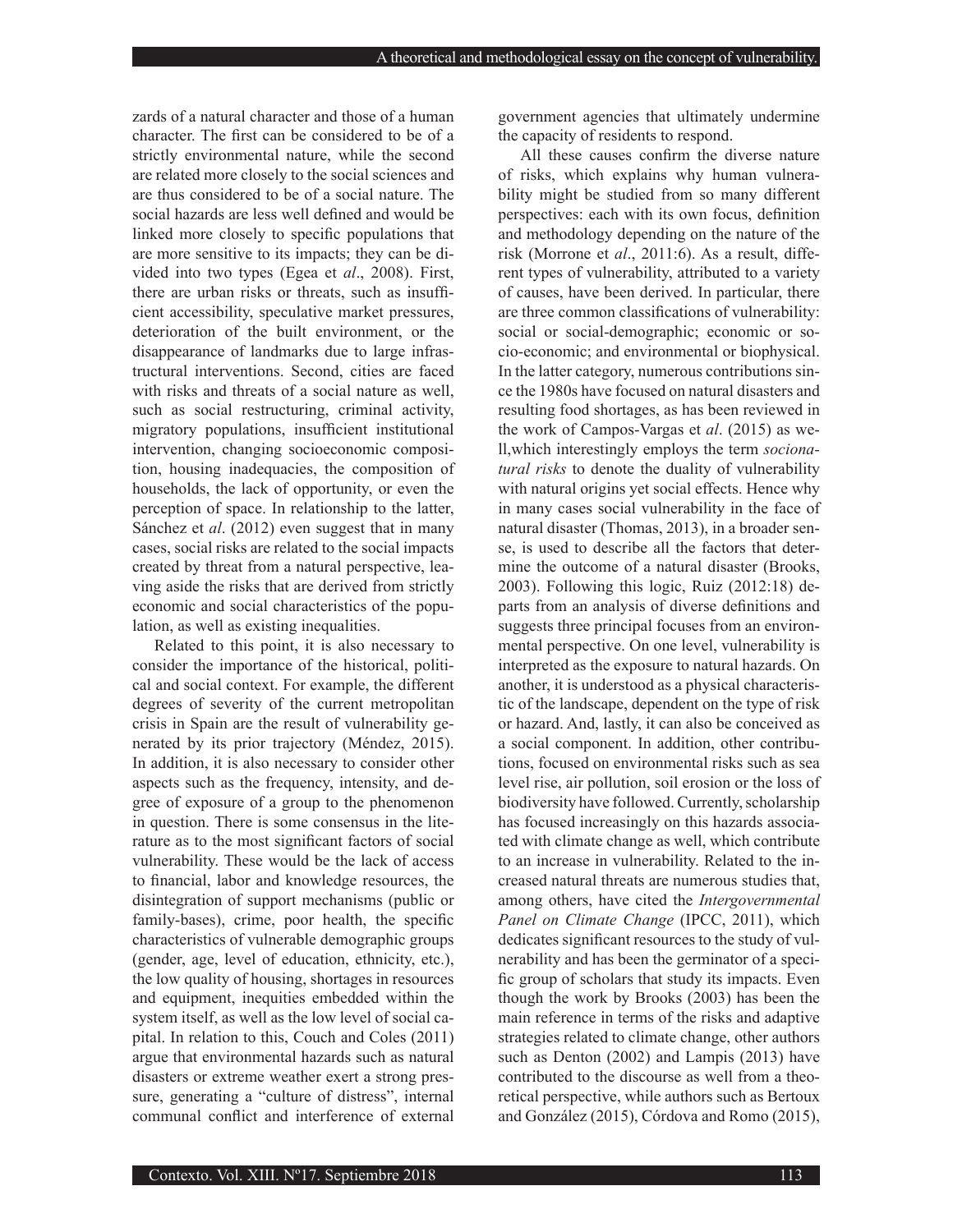Adger (1999) or Huang et *al*. (2005) have contributed from an applied perspective, respectively focused on the metropolitan area of Guadalajara, Mexico, the Mexican State of Coahuila, the Vietnamese coast, and Western Canada.

Domínguez et *al*. (2009) indicate that social or socio-demographic vulnerability is typical of urban areas whose inhabitants are at a disadvantage in terms of labor or access to goods and services. In the same vein, Sánchez and Egea (2011) point out that this is linked to certain variables that allow the identification of groups vulnerable to certain risks, such as aging of the population; declining birth rates and fertility; labor incorporation of women or family changes, which could add to the complexity of household structures and present a greater degree of vulnerability to the weakening of social and family support networks; and the arrival of foreign immigrants, which could lead to social exclusion and marginalization (Alguacil et *al*., 2014). In line with the above, Warner (2007) argues that this modality of vulnerability is generated from the interaction of social forces, capable of reducing or solving it through interventions and multiple stress factors that, if maintained, will reinforce it. Although Brooks (2003) specifically refers to risks linked to climate change, he argues that the nature of social vulnerability will depend on the very nature of the hazard to which the space or group in question is exposed. And, even though social vulnerability does not depend on the intensity of the natural risk per se, certain properties or characteristics do contribute to higher vulnerability. This is precisely what differentiates this modality of social vulnerability from biophysics, which is indeed a function of the frequency and severity, a function of the probability of occurrence of a certain type of risk. In any case, the intense relationship between the two types of vulnerability raised so far seems evident. Hence, some authors incorporate the concept of *socio-environmental* vulnerability (Moreno et *al*., 2016), to refer to the vulnerability of certain population groups to environmental conditions.

For its purposes, the United Nations narrowly interprets economic or socio-economic vulnerability as having a low and irregular income, and uses it to characterize the least developed countries with a low level of human development and a high rate of structural economic vulnerability. This modality of vulnerability is analyzed by Coy (2010) for the case of the Latin American coun-

tries in recent years. The results show an intense relationship with the incorporation of the area into global economic circuits, the turbulence of the international market, the continuous lack of distribution of wealth, and the application of neoliberal policies. All of this has led to a growing vulnerability of large, marginalized sections of society, characterized by growing precariousness of living standards, in rural and especially in urban areas. This being the case, it is important to understand that vulnerability as not unique to developing countries. Nothing is further from the truth. As the United Nations acknowledges, the slow recovery following the global economic crisis in some developed economies is causing unacceptable levels of insecurity and vulnerability among populations, marked by high unemployment, low levels of education, decrease of disposable income and a reduction of the social safety net.

Morrone et *al*. (2011) argue that although the ownership of economic assets (money, savings, housing, etc.) is not sufficient to avoid vulnerability, those who do own assets are better positioned than those who do not any at the time of experiencing threats in the future. In short, economic vulnerability would be the sum of limited income and economic assets that, depending on their level, will determine the intensity of one's vulnerability. However, it is also necessary to emphasize the importance of market insecurities (e.g. work) and exposure to risk (unemployment for example). For their analysis, indicators that include information on the availability or lack of household assets as well as the subjective perception of one's own financial situation should be considered. Something that obviously is not always possible.

While Alguacil et *al*. (2014) argue in their conceptual and methodological review of vulnerability that vulnerability derives from social exclusion and residential exclusion, which feed one another and tend to be spatially concentrated through the effects of segregation, they add two additional types of vulnerability. First, the*subjective*, which is related to the perception of the risk that each individual has as a resident of a social space, and, second, the*residential*, which relates to deficiencies, seniority and shortcomings of not only housing, but of the built environment as well<sup>4</sup>. Given the important role of the built environment in the human condition itself, as well as the consideration of housing as a determining factor of social vulnerability, it is necessary to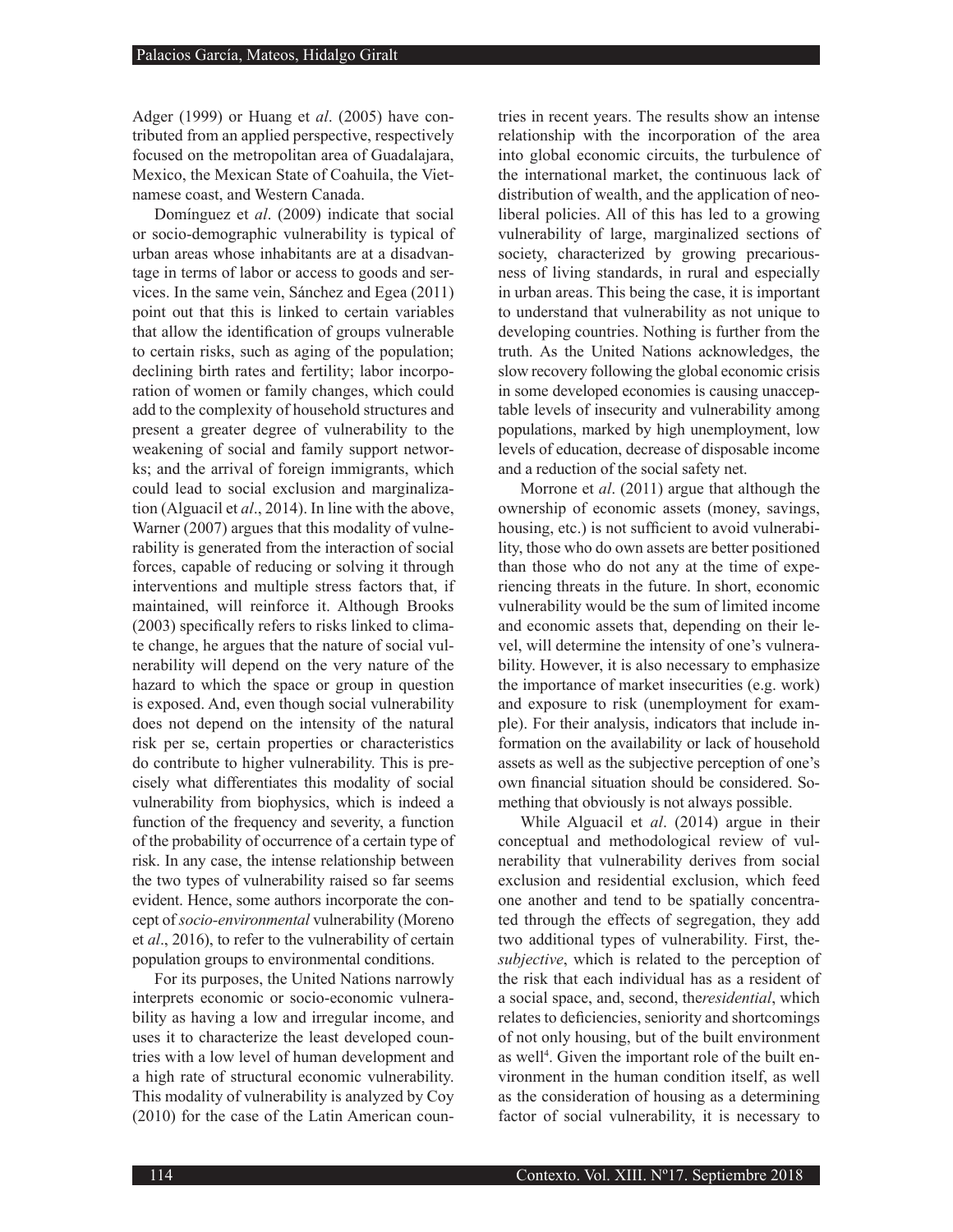unpack this concept a little further. Undoubtedly, a degraded habitat, both the dwelling itself as well as the neighborhood, reveals structural deficiencies that can lead to feelings of vulnerability and exclusion. Especially in the case of substandard housing, these values could reach extreme limits. In fact, as Shrestha et *al*. (2016) confirm, studies have shown that residential deprivation is one of the critical links between social structural factors and health-related environmental inequalities, in some cases even with serious illnesses such as cancer (Morello and Jesdale, 2006). However, beyond these premises, this paper raises two additional issues. First, there is significant difficulty obtaining relevant statistical information, especially in relation to the urban environment. Hence, there is a need for qualitative methodologies such as fieldwork. Second, it is necessary to incorporate socio-economic variables, such as unemployment or income level, to the analysis of residential vulnerability. In fact, the most appropriate classification, as seen in other typologies, would be socio-residential vulnerability.

Subjective vulnerability, more precisely, is defined by a plethora of physical, social and psycho-emotional factors that vary considerably from one population to another. The way in which threats are internalized is as important a factor as the objective or measured value of that threat. In this sense, Couch and Coles (2011) argue that the stress factors associated with environmental hazards of a human nature are uncertainty about the impact on one's health, insecurity generated in relation to housing and employment, social stigma, and media-related and cultural pressures. It is evident then that the perception of the risk also depends on the robustness of society and its expectations to confront the situation. Therefore, this perception is unequal among populations that share many similarities in their socio-demographic characteristics (Mateos, 2013).

In their contribution, Guezo and Verrhiest (2006) speak of two types of vulnerability: the territorial type, which depends on the geographical characteristics of space and the level of public protection; and the social type, which relates to capacity for collective (and individual) action when facing a catastrophic event. In a study on

territorial vulnerability on the island of Mallorca (Spain), Ruiz (2012) combines the two previous typologies, suggesting that vulnerability is a multifactorial attribute in which geographical factors converge, that is, locational, territorial elements and social issues related to the population and their capacity to deal with a disaster (social vulnerability). Although there is no direct correlation between the place of residence and social behavior or quality of life, some research such as that of Kennet and Forrest (2006) identifies everyday living space as a key place for access to new opportunities and a diversity of relationships. In short, vulnerability is thus a relative, contextual, and perceptive issue that also incorporates a markedly territorial perspective (Alguacil et *al*., 2014).

## **5. About the method.**

Now that the central concept of vulnerability has been elaborated on, it is necessary to look at how it is actually measured. In this sense, it is important to focus on, for example, the statistical variables. Which variables have been most commonly used? What quantitative indicators have been constructed and/or used? In order to answer these questions from a variety of perspectives, this paper will depart from the numerous attempts made in the last decades. There is no doubt as to the growing interest in these questions, after all, US state agencies have for long been interested in the use of social vulnerability indicators for the purpose of risk mitigation in planning processes. Similarly, the United Nations entitled its latest development report "Sustaining Human Progress: Reducing Vulnerabilities and Building Resilience." These examples both agree that there remains significant disagreement regarding the justification of quantitative indicators used for measurement, quantification and/or representation (Tate, 2013:528).

As has been pointed out, numerous attempts have been made in recent years to develop indicators and measures for social vulnerability. In the majority of the literature, definitions and causes are first conceptualized, after which they are linked to statistical variables and reduced based

<sup>4</sup> Based on previous studies, Holand et *al*. (2011) propose a built-environment vulnerability index (BEVI), which was applied in 2006 to a set of Norwegian municipalities and uses housing variables (seniority and density) and infrastructures (roads or pipelines).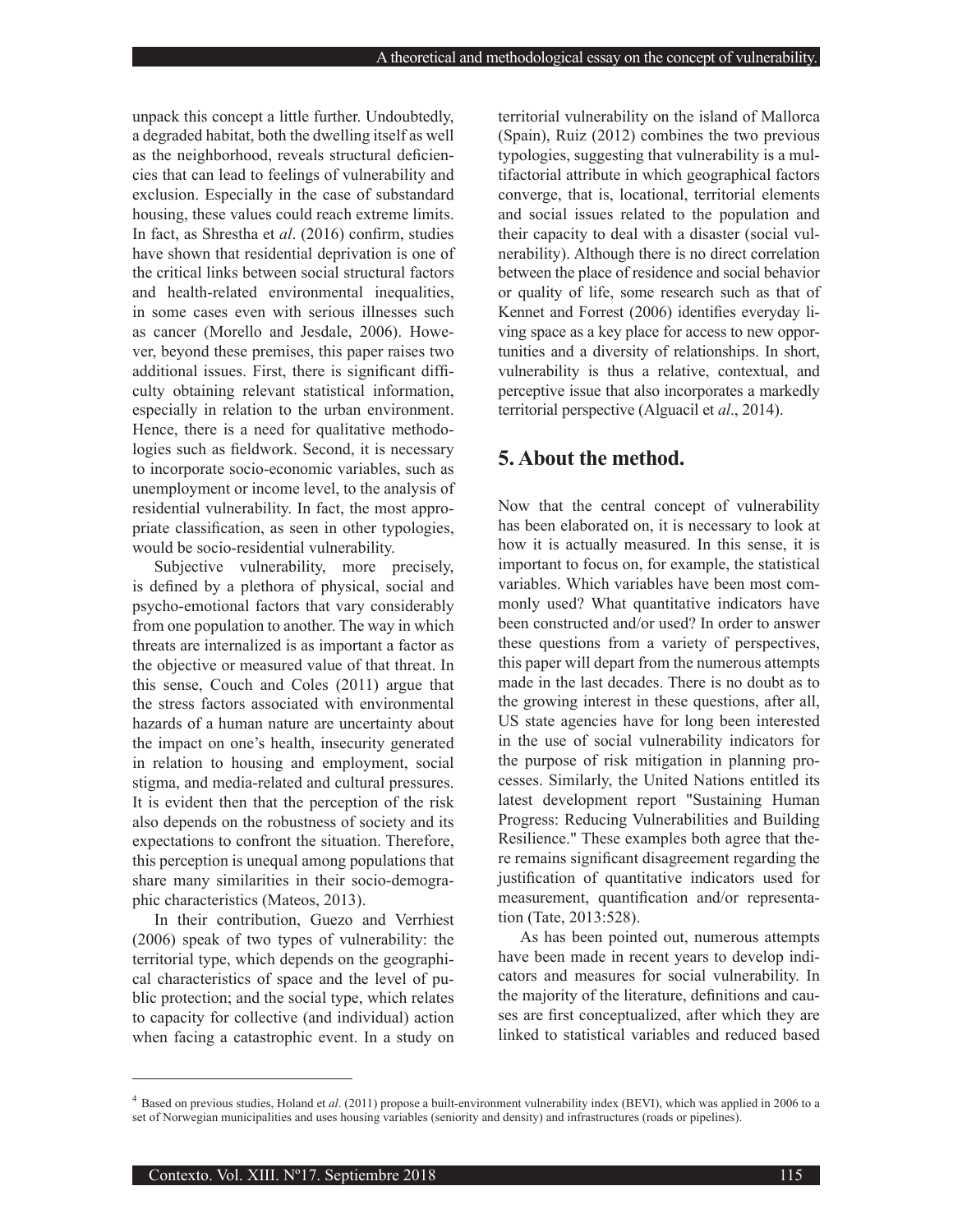on indices (Holand and Lujala, 2013:313). Most of them analyze inequalities through variables and dimensions of socio-demographic conditions (age, race, sex, country of birth, education, occupation, etc.), economic status (social status, income, etc.), or of other characteristics (housing, provisions, social networks, security, etc.) referenced almost always at the individual or household level. In this sense, Morrone et *al*. (2011) develop a methodological proposal for the measurement of vulnerability based on the four variables mentioned above, and 11 unique indicators such as the proportion of people who do not have direct contact with their friends or family members, or the proportion of people excluded from two or more essential services. Linking all of the above, Mateos (2013) analyzes 22 scientific publications and shows that most of the variables used can be grouped into only eight categories: demography, identity, economic capital, human capital, social capital, material conditions, urban environment, and, finally, governance.

In this sense, when measuring social vulnerability to environmental risks, most of the studies opt for methodologies that transform and combine these variables, constructing indices of socioeconomic status or social vulnerability. Despite their intended objectivity, Lixin et *al*. (2014) point out that they remain qualitative methods and, therefore, constitute subjective valuations that are not exportable between countries. The next step would thus be to use quantitative methods in the evaluation of the obtained results, thereby achieving more accuracy. Even so, these indices help to simplify the multidimensional complexity of the phenomenon by means of a metric value (Tate, 2013:527) on the one hand, and applied and mapped Geographic Information Systems in varied urban scopes and at different scales on the other. This is what the "hazards of place model" encapsulates.

Thus, in the international literature one of the main referents is the Social Vulnerability to Environmental Hazard Index (SoVI) by Cutter et al. (2003), applied in the United States. For their elaboration, the authors use up to 42 different census variables (with 1990 data), which are reduced to 11 through a principal components analysis. The method allows quantifying the vulnerability and establishing different levels of intensity. This article highlights the importance of income level as a key factor, explaining 12.4% of the variance, but also of age (accounting for 11.9% of

the variance), especially in the youngersegment (less than 5 years) and advanced segment of the population (over 65). Due to its importance, this index has been used in different countries. For example, Holand and Lujala (2013) applied it (a SoVI Replica) to the 431 Norwegian municipalities in 2006 and concluded that the importance of context is not to be underestimated. In fact, using an adapted replica of the mentioned index (SoVI Adapted), they observe significant differences in several localities and in the dataset. In doing so, the replicated index accounts for only 19% of the variance. Hence why they propose a necessary conceptual, technical and geographic adaptation of the index. The same conclusions are found in the work of Lixin et *al*. (2014), which applies the SoVI to 323 Chinese cities from 12 social variables such as gender, age, educational level, family structure, immigrants, economic status or employment. The results show a concentration of vulnerability in the western half of the country, coinciding with the most disadvantaged provinces characterized by aridity, depopulation, backwardness and poverty.

In the same way, the relationship between the environmental and the social is present in many works. The abundance of literature, which, through synthetic indicators, general indicators of social disadvantage, or indexes created ad hoc, addresses this, demonstrates this fact. This is the case for the Integrated Environmental and Social Vulnerability Index (IESVI) by Shrestha et *al*. (2016). The aim of this work is to identify "hotspots" of groups and vulnerable areas with accumulated burdens such as air quality (PM10 and NO2) or noise pollution, and areas with environmental benefits such as accessibility to green areas, along with social vulnerability (represented in young people, elderly, migrants or recipients of subsidies) in the city of Dortmund, Germany. The results suggest that spatial information of multiple burdens and benefits, combined with information on small-scale social vulnerability, provides a strong tool for identifying areas of the population with a higher level of vulnerability and that suffer from lower environmental quality. However, there remains only a limited degree of inequality with respect to social vulnerability for single and multiple environmental burdens and benefits in Dortmund, Germany.

In the same fashion, the RECORD Cohort Study by Havard (2011) looks at residential ex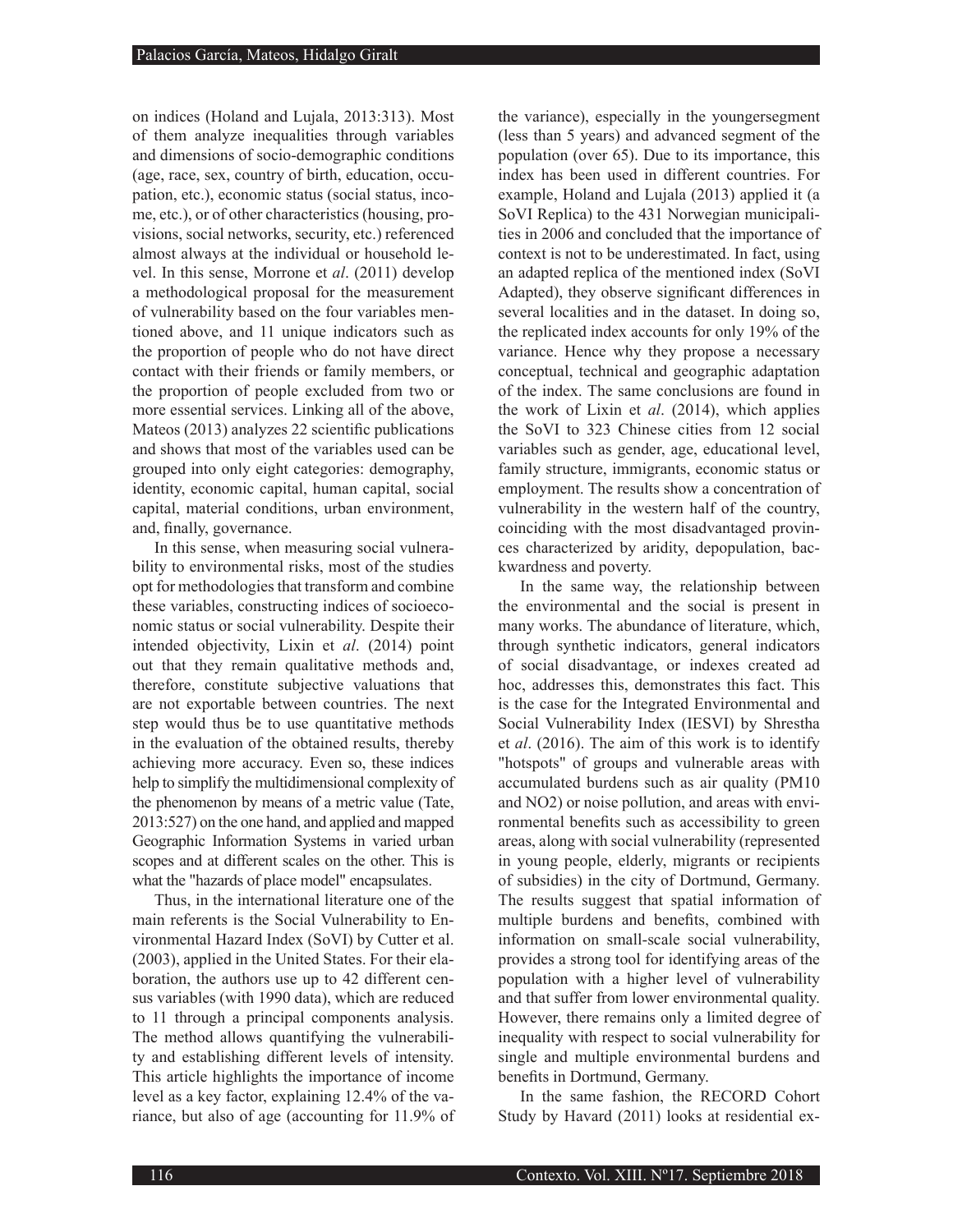posure to traffic noise in Paris, and, paradoxically, concludes that the populations of the most disadvantaged districts of Paris (taking as selection criterion the spatial distribution of educational levels, the mean value of dwellings, and the proportion of foreigners), are the ones that suffer the least. Other studies include the application of Mitchell and Norman's (2012) poverty indices for England in the period 1960-2007 and Wheeler's (2004) environmental indices in England and Wales, which also reveal environmental discrepancies when relating environmental factors to social inequality. Finally, the application of the New Zealand Multiple Environmental Deprivation Index by Pearce et *al*. (2011) also concludes that environmental quality is negatively related to the health of the inhabitants of the most disadvantaged areas or districts.

Another example along the same lines is Collins et *al*. (2009) integrated risk map, which is the result of a proposal to measure social vulnerability in the Mexican city of Juárez and the American city of El Paso. The basic premise includes four basic elements: institutional capacity, socioeconomic status, access to resources, and, finally, demographic structure and dynamics. In the latter case, children and the elderly along with other dependent or non-dependent groups (ethnic minorities, women, the elderly or sick), are two of the variables used for their obvious link to vulnerability.

Furthermore, Andrey and Jones (2008) conducted a study of Greater Vancouver (Canada), using youths (under 19 years of age) and the elderly (over 65 years) as two of the 19 significant variables, demonstrating the applicability of this method for identifying the multidimensional structure of social disadvantagedness. These authors depart from the fact that groups of variables with similar patterns are identified as fundamental elements (main components), which, in turn, make it possible to reveal the unequal distribution of social vulnerability in the face of environmental and social threats.

By adapting the environmental justice measurement tool of the United States Environmental Protection Agency, the work of Sadd et *al*. (2011) proposes an analysis method (Environmental Justice Screening Method –EJSM–) that allows

evaluating the ranking of cumulative impacts and social vulnerability on the California coast from 23 metric indicators, including children (% of the population under 5 years old) and the elderly (% of the population over 60). In similar terms, Tate's article (2013) compiles a social vulnerability index applied to Sarasota County in Florida (based on its census tracts from the year 2000).Tate's article is part of a larger study that considers the use of other indices in multiple counties and proposes the use of three sub-indices and corresponding variables: differential access to resources (income per capita, average price of housing, employment or level of education); demographic structure (ethnic minorities, children, the elderly or single-parent households); and special needs (foreigners, households without a car or dependents). Its main methodological contribution lies in the use of the Monte Carlo Method, used for complex mathematical expressions that can be evaluated accurately.

The interest in quantifying vulnerability has reached such a level that supranational agencies such as the United Nations have developed an index of structural economic vulnerability. This is obtained from natural crisis indicators (victims of natural disasters) and external crisis indicators (instability in exports or agricultural production), along with the degree of exposure to these crises. The results show a high vulnerability in the least developed countries and a slower decline in the least developed countries compared to other developing countries.

In the Iberian American context, there are also numerous contributions on the analysis and measurement of vulnerability from an applied perspective. In Spain, one of the main references is the Catalog of Vulnerable Neighborhoods included in the Observatory of Urban Vulnerability, which was jointly developed by the Ministry of Development and the Department of Urban Planning of the Polytechnic University of Madrid<sup>5</sup>. The diachronic methodology (1991, 2001) and 2006) presented in this work by Alguacil et *al*. (2014), is based census data. The identification and analysis of these vulnerable districts is carried out at the census tract level for cities with more than 50,000 inhabitants and for provin-

<sup>5</sup> This work responds to the pioneering work "Urban Inequality in Spain" by Felix Arias, which constitutes the starting point for many of the studies on vulnerability in this country.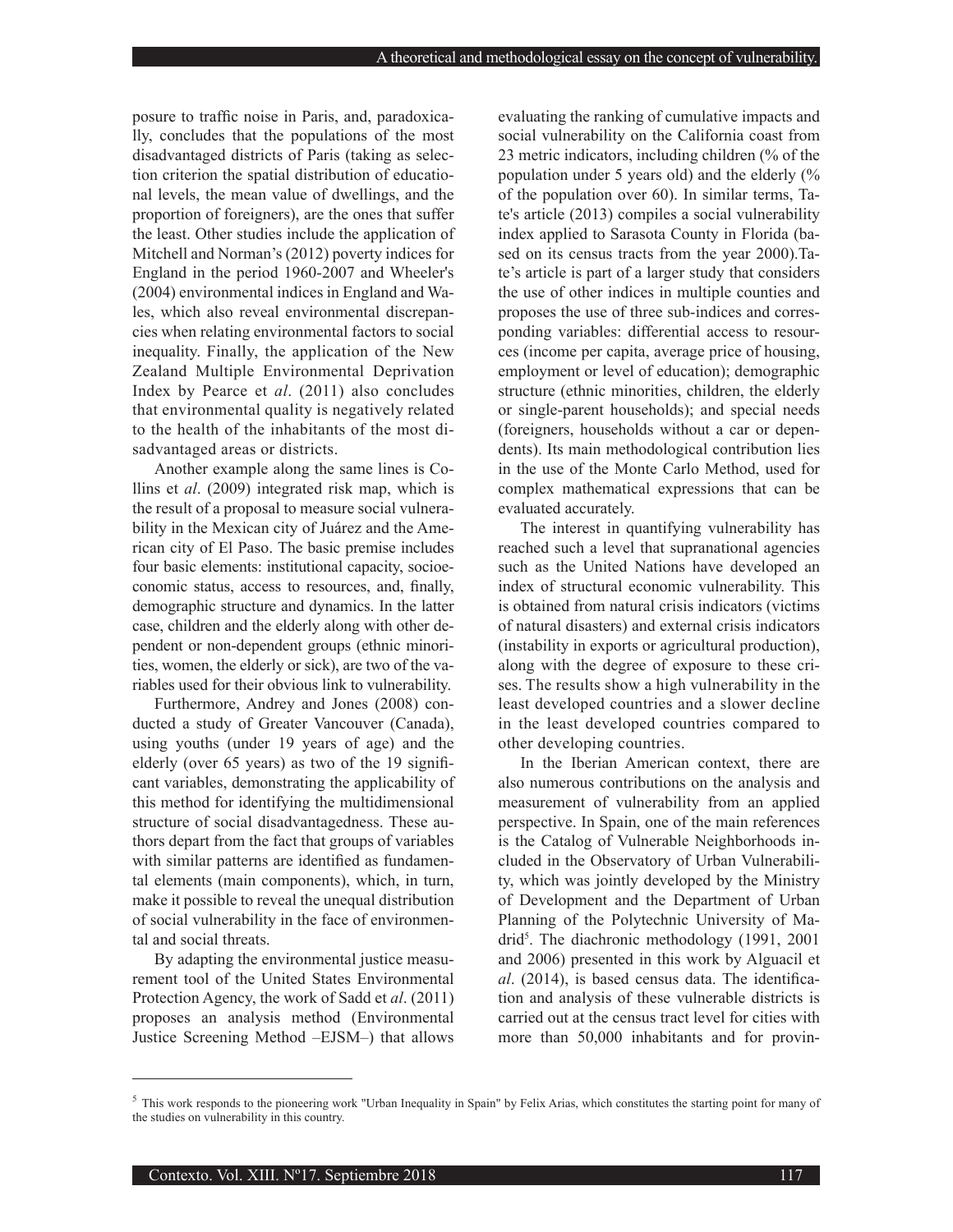cial capitals that do not reach that number. The work departs from four types of vulnerability: socio-demographic, socio-economic, residential and subjective. The methodology is based on the analysis of demographic features linked to each of these types, based on 20 different indicators. For example, the first type of vulnerability (socio-demographic) is related to the aging of the population, the structure of households, and the immigrant population. Thus, in order to detect and assess aging, the methodology uses the percentage of single-person households over 64 years old and the over-aging rate, that is, the percentage of people over 74 years of age compared to the total population. The rest of the phenomena and vulnerability typologies are elaborated on in a similar way, first, in order to detect and characterize vulnerable neighborhoods, and second to deepen the analysis. As a by-product of the above, thecontribution of Rodríguez et *al*. (2016) focuses on the analysis of the existing residential vulnerability in Spanish cities over 50,000 inhabitants. This work uses census data from the year 2011 and identifies three variables: the percentage of the population over 16 years of age that is illiterate and uneducated, the unemployment rate, and the percentage of family dwellings in generally bad or dilapidated buildings. The results call into question current urban models and highlight the need for more comprehensive urban policies, resolving both physical as well as social problems.

In addition, the work group of the University of Granada headed by Carmen Egea also has a long history in this area. Examples include the publication of Egea et *al*. (2012), entitled "Social Vulnerability: Positioning and Angles from Different Geographies", which includes varied and interesting contributions on this subject and is the result of the Network on Social Vulnerability of the Latin American Population Association (ALAP). The same work group also published an article in 2008 on vulnerability and disadvantagedness in Andalusia, where a mixed methodology was designed to detect and analyze the disadvantaged areas of Andalusia using 32 variables relating to demographic, economic and housing data. The disaggregation scale used was the census section (5342 total), with data from the 2001 and 2006 censuses. The results showed two types of disadvantaged, potentially vulnerable areas: the historic and consolidated districts, and

the peripheral areas up for inclusion in the urban area. Along the same lines, there's a third work by Egea et *al*. (2009), in which the 182 census tracts of the city of Granada serve as the basis for a study on the level of "unfavorability", obtained from 23 socio-demographic, economic, labor and housing variables. A study by Sánchez (2009) confirms that these conditions in the city of Granada are owed to factors of exclusion, dependence and disability of the elderly population. The work uses a socio-spatial vulnerability index of aging, obtained through a mixed methodology with census data. The methodological success of these inquiries allowed for their implementation in other cities. For example, the work of Fabre et al. (2013) presents a socio-spatial segregation index based on nine demographic, labor and housing variables, which are applied to 155 basic analysis units and reveal the social inequalities and territorial imbalances in the Mexican locality of Xalapa.

A third reference to consider the research group on geotechnologies and socio-spatial planning (Geoteplan), which in recent years has developed several projects focused on the use of geographic technologies to investigate phenomena such as environmental justice or vulnerability. In their work, Moreno et *al*. (2016) and Moreno y Martínez (2016) have developed a socio-environmental vulnerability index (IVuSA) applied to the 1068 census tracts of Barcelona in 2015. Its main methodological contribution combines certain demographic groups, weak to environmental threats, with their socio-economic status, serving as a "modulator" that modifies the fragility of such vulnerable groups as children or the elderly.

Another important example to consider, be it for a smaller area (the island of Mallorca), is the work of Ruiz (2012), which proposes a model for the calculation of integrated territorial vulnerability (VTI) that brings together various components (the territory exposed to territorial dangers, territorial value, intrinsic vulnerability and social vulnerability). Although each of them presents relevant information on their own accord, their synthesis provides a fundamental overview, which also specifies the results in quantitative monetary units.

Numerous examples of contributions that attempt to establish vulnerability detection methods are also found in Latin America (Sánchez and Egea, 2011). Among them is a study by Zulaica (2010) that develops a representative index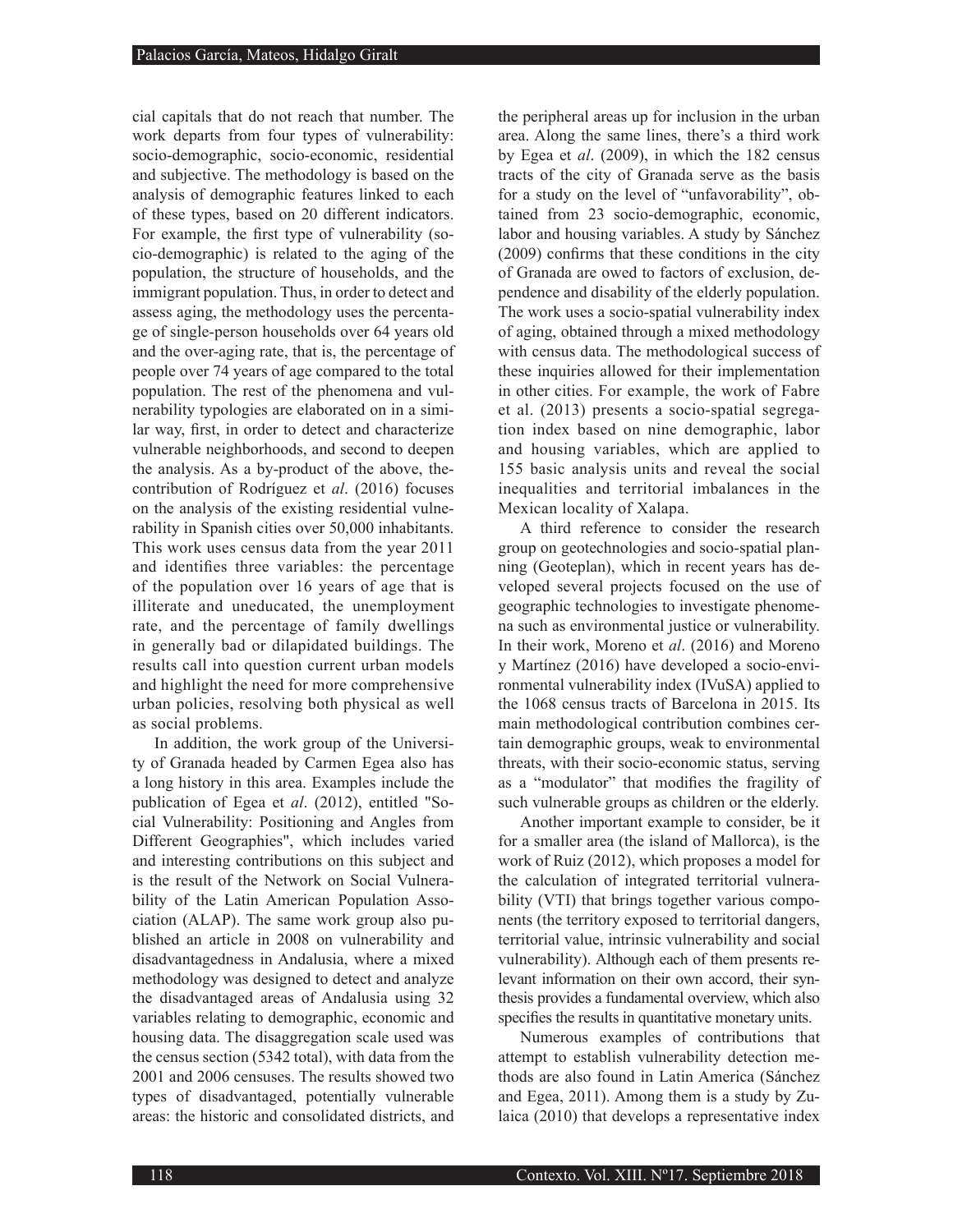of socioeconomic conditions (ICSE), applied to the south sector of the periphery of the city of Mar del Plata in Argentina. This study uses five indicators covering the same dimensions: education, health and housing services, housing, poverty and accessibility. The analysis of the 2001 Census led Zulaica to integrate environmental impacts with socioeconomic conditions in order to establish different environmental units. Also valuable is the contribution of Thomas (2013), which develops a Social Vulnerability Index against natural hazards (IVSA), based on a principal components analysis (PCA) of twelve variables that allows defining measurement indicators and gauging specific levels of social vulnerability for a population facing a given event. Its main methodological contribution lies in the fact that the construction of the indicator is based on the transformation of qualitative data into quantitative data from 143 household surveys in the Colombian town of Manzanillo. The results evidenced the absence of an excessive polarization of vulnerability facing potentially destructive events.

As demonstrated so far, a considerable number of research methods aimed at measuring vulnerability have been developed in the last decades. Most of these studies analyze socio-spatial differentiation or inequality through various variables and dimensions taken independently. However, some of these studies in urban social geography have incorporated more novel and innovative methodologies, namely geodemographic methods, aimed at creating socio-spatial typologies of zones or neighborhoods in a multidimensional and non-hierarchical way (Mateos, 2013). This approach contrasts sharply to those that independently establish spatial differentiation for each variable, summarizing differentiations through factor analysis or principal components. In contrast, geodemographic analysis constitutes a multidimensional analysis of social conditions, departing from the most detailed spatial disaggregation possible such as census tracts, postal codes, street blocks, or even households or individuals. This form of joint analysis aims to develop socio-spatial typologies that go beyond the use of a general index, while compiling a specific geodemographic classification for each typology of threat and place. This allows attributing more weight to more significant variables in a specific geo-historical context and based on mixed methodologies.

#### **6. Conclusion.**

The lack of a universally accepted definition does not deny that vulnerability is a multifaceted and multidimensional concept. Indeed, interest in the phenomenon has only increased in the last decades, especially when compared to more traditional environmental and economic scholarship. At the same time, it has allowed for a greater understanding of how exposed populations assume and respond to social and environmental risks. Through the construction of multidimensional indicators of social vulnerability, the academic literature has shown that the factors involved are of a diverse nature.

With this contribution, we have tried to present a wide and selective review of the concept itself and the indicators used for its measurement, trying to avoid the description and synthesizing the main trends and methodological approaches. Having done so, this paper identifies the development of geo-demographic analysis as an opportunity to review the development of socio-environmental indicators in studies on vulnerability.

In spite of the progress made, the analysis of social vulnerability still faces the challenge of unifying concepts and methods that come from closely related disciplines. In fact, as a future line of work, it is necessary to move towards a certain convergence or standardization in methods and vulnerability indexes, particularly when addressing some type of specific vulnerability. This would facilitate application in certain policies.

This is especially important in terms of risks, groups and responses. It is necessary to continue to probe what has been coined "double urban segregation" or the "inverse law of socio-environmental justice", in an effort to emphasize that the most socio-economically disadvantaged citizens are often the most vulnerable and exposed to certain environmental and social impacts. It is therefore necessary to advance greater knowledge in the field, to actively engage stakeholders, and to detect the most vulnerable groups and areas so that territorial planning and intervention strategies may effectively target and reduce risks and vulnerability.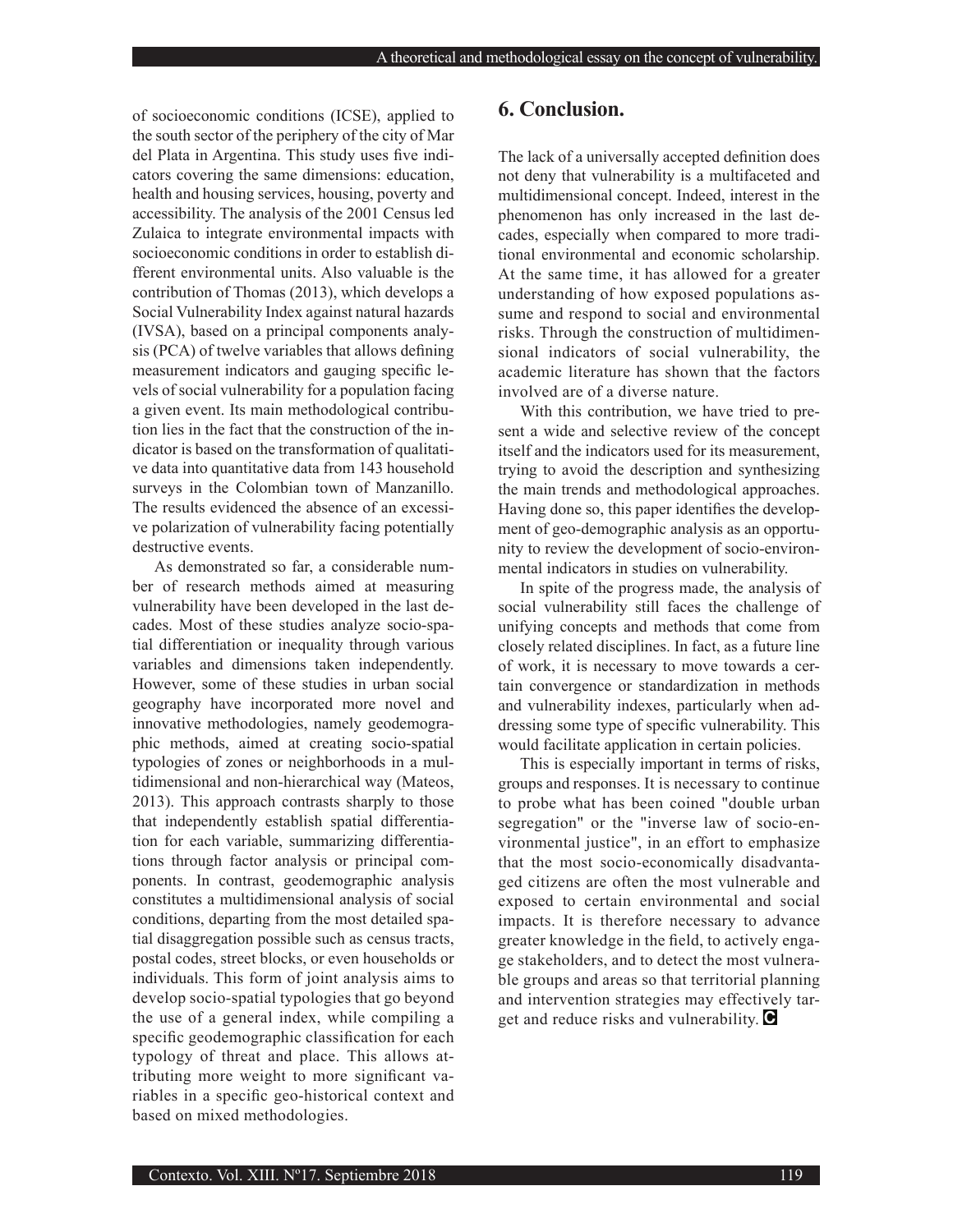## **7. Acknowledgements.**

This work was carried out under the auspices of the investigate project "Air pollution, vulnerable populations and health: an analysis of environmental injustices based on geotechnologies" (Ref. CSO2014-55535-R), financed by the Spanish Ministry of Economics and Competition.

## **8. Bibliography.**

Campos-Vargas, M., Toscana-Aparicio, A. y Campos, J. (2015). "Riesgos socionaturales: vulnerabilidad socioeconómica, justicia ambiental y justicia espacial", *Cuadernos de Geografía*: Revista Colombiana de Geografía, 24 (2). pp. 53-69. https://doi.org/10.15446/rcdg.v24n2.50207

Cardona, O. (2003). *La necesidad de repensar de manera holística los conceptos de vulnerabilidad y riesgo: una crítica y una revisión necesaria para la gestión*, Centro de Estudios sobre Desastres y Riesgos, Universidad de los Andes, Bogotá (Colombia). CEPAL (2002). *Vulnerabilidad socio-demográfica: viejos y nuevos riesgos para comunidades, hogares y personas*, Comisión Económica para América Latina y El Caribe, Naciones Unidas, Santiago de Chile (Chile).

Collins, T., Grineski, S. y Romo, M. L. (2009). "Vulnerability to environmental hazards in the Ciudad Juárez (México) – El Paso (USA) metropolis: A model for spatial risk assessment in transnational context", *Applied Geography*, 29, pp. 448-461.https://doi.org/10.1016&j.apgeog.2008.10005

Córdova, G. y Romo, M. L. (2015). "Gobernanza climática: actores sociales en la mitigación y adaptación en el estado de Coahuila (México)", *Nóesis*. Revista de Ciencias Sociales y Humanidades, 24, pp. 129-146.

Couch, S. y Coles, Ch. (2011). "Community stress, psychosocial hazards, and EPA decision-making in communities impacted by chronic technological disasters", *American Journal of Public Health*, vol., 101, pp. 140-148

Coy, M. (2010). "Los estudios del riesgo y de la vulnerabilidad desde la geografía humana. Su relevancia para América Latina", *Población & Sociedad*, vol. 17, nº. 1, pp. 9-28.

Cutter, S., Boruff, B. y Shirley, L. (2003). "Social vulnerability to environmental hazards", *Social*  *Science Quarterly*, 84, 2, pp. 242-261.https://doi. org/10.1111/1540-6237.8402002

Denton, F. (2002). "Climate change vulnerability, impacts and adaptation: why does gender matter?", *Gender and Development*, 10 (2), pp. 10- 20.https://doi.org/10.1080/13552070215903

Domínguez, J., Egea, C. y Nieto, J. A. (2009)."Espacio urbano y vulnerabilidad comunitaria. Efectos socio-ambientales de la estructura urbana en las áreas desfavorecidas de Andalucía", *Zainak*, 32, pp. 897-913.

Eakin, H. y Luers, A. L. (2007). "Assessing the vulnerability of social-environmental systems", *Annual Review of Environment and Resources*, 31 (1), pp. 365-394.https://doi.org/10.1146/annurev.energy.30.050504.144352

Egea, C., Sánchez, D., Soledad, J. (2012). *Vulnerabilidad social: posicionamiento y ángulos desde geografías diferentes*. Editorial Universidad de Granada (España).

Egea, C., Nieto, J. A., Domínguez, J. y González, R. (2009). "Viejas y nuevas realidades urbanas. Identificación de zonas de habitabilidad desfavorecida en la ciudad de Granada", *Cuadernos Geográficos*, 45 (2), pp. 83-105.

Egea, C., Nieto, J., Domínguez, J., González, R. (2008). *Vulnerabilidad del tejido social de los barrios desfavorecidos de Andalucía. Análisis y potencialidades*. Centro de Estudios Andaluces, Sevilla (España).

Fabre, D. A., Nieto, J. A. y Guerra, I. del C. (2013). "Caminos recorridos en un diseño metodológico para el estudio de las (des)igualdades y (des)equilibrios espaciales. Una aplicación en Xalapa (México)", *Cuadernos Geográficos*, 52(1), pp. 205-231.

Gauto, G. S. (2010). "Resiliencia para reducir la vulnerabilidad a los riesgos de la vivienda pobre urbana. Resistencia, Argentina, 2007", *Cuadernos Geográficos*, 46 (1), pp. 233-245.

Guezo B., Verrhiest G. (2006). *Réduire la vulnérabilité urbaine aux risques majeurs*, Techni. Cités, n°108.

Havard, S., Reich, B., Bean, K. y Chaix, B. (2011). "Social inequalities in residential exposure to road traffic noise: An environmental justice analysis bases on the RECORD Cohort Study", *Occup Environ Med*, 68, pp. 366-374.https://doi. org/10.1136/oem.2010.060640.

Holand, I. y Lujala, P., (2013). "Replicating and adapting an index of social vulnerability to a new context: a comparison study for Norway", *Annals*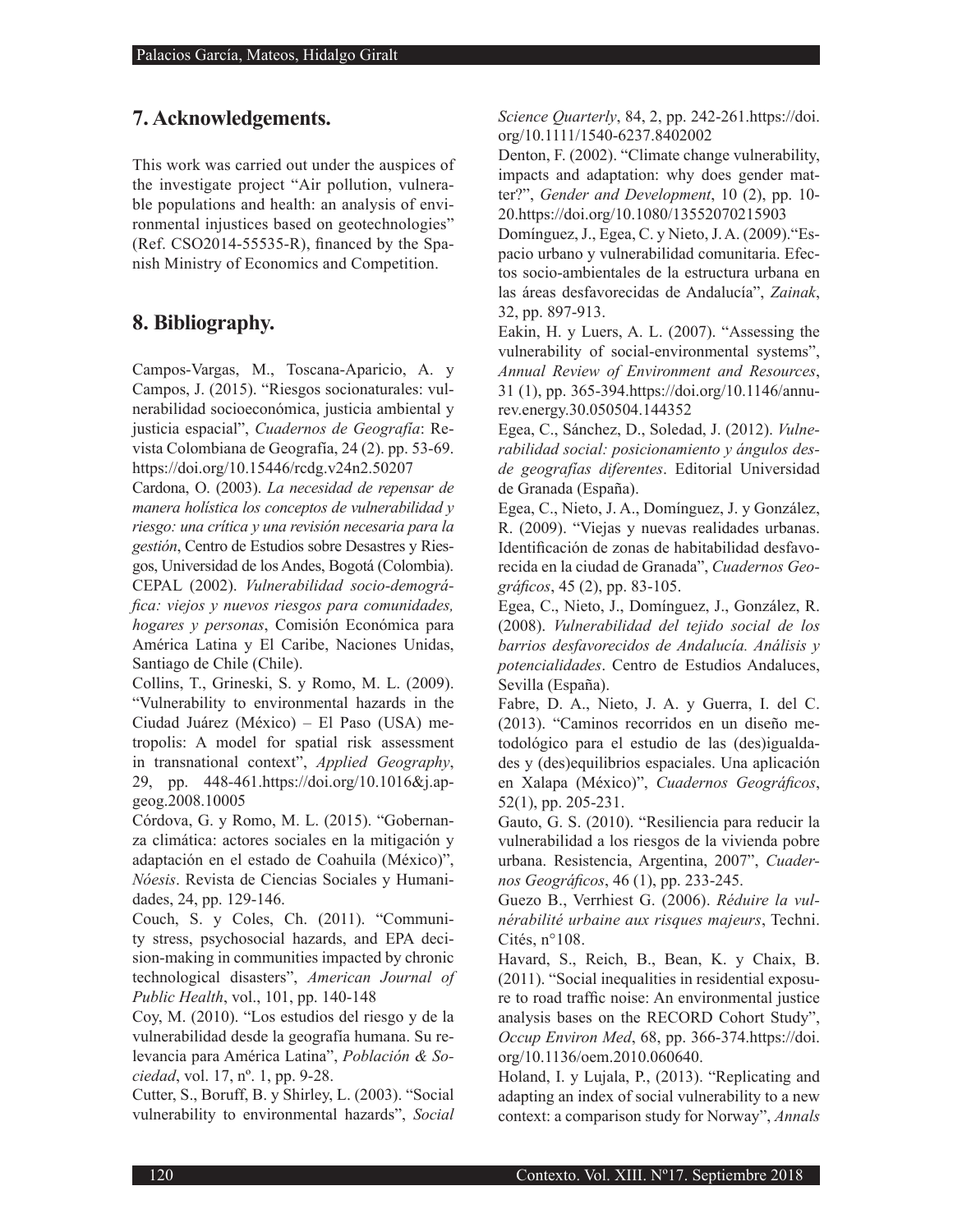*of the Association of American Geographers*, 65:2, pp. 312-328.https://doi.org/10.1080/00330 124.2012.681509

Holand, I., Lujala, P., y Rod, J. K. (2011). "Social vulnerability assessment for Norway: A quantitative approach", *Norsk Geografisk Tidsskrift* - Norwegian Journal of Geography, vol. 65, pp. 1-17. https:// doi.org/10.1080/00291951.2010.550167

Huang, Y., Zou, Y., Huang, G., Maqsood, I. y Chakma, A. (2005). "Flood vulnerability to climate change through hydrological modelling: a case study of the Swift Current Creek Watershed in Western Canada", *Water International*, 30 (1), pp. 31- 39.https://doi.org/10.1080/02508060508691834

IPCC (2011). *Special Report on Renewable Energy Sources and Climate Changes Mitigation*. Cambridge University Press, Cambridge (Reino Unido).

Kuhlicke, C., Scolobig, A., Tapsell, S., Steinführer, A. y Marchi, B. (2011). "Contextualizing social vulnerability: findings from case studies across Europe", *Natural Hazards*, 58 (2), pp. 789- 810.https://doi.org/10.1007/s11069-011-9751-6

Kennet, P. and Forret, R. (2006). "The neighbourhood in a european context", *Urban Studies*, 43 (4), pp. 713-718.

Lampis, A. (2013). "Vulnerabilidad y adaptación al cambio climático: debates acerca del concepto de vulnerabilidad y su medición", *Cuadernos de Geografía*: Revista Colombiana de Geografía, 22 (2), pp. 17-33.

Lázaro, I., Mora, N. (2012). *Pobreza y exclusión social en la infancia: construcción de la equidad desde el desarrollo de la infancia*. Universidad Pontificia de Comillas, Madrid (España).

Lázaro, I. (2014). V*ulnerabilidad y exclusión en la infancia. Hacia un sistema de información temprana sobre la infancia en exclusión*. Cuadernos para el debate de Unicef, Huygens Editorial, Barcelona (España).

Lixin, Y., Xi, Z., Lingling, G. y Dong, Z. (2014). "Analysis of social vulnerability to hazards in China", *Environmental Earth Sciences*, vol. 71, pp. 3109- 3117.https://doi.org/10.1007/s12665-013-2689-0

Mateos, P. (2013). "La doble segregación urbana: desigualdades socio-espaciales y justicia ambiental", in Márquez, J. et al. (Coords.), Actas del III Congreso Internacional de Desarrollo Local. Universidad de La Habana (Cuba), pp. 3488-3510. Méndez, R. (2015). "Crisis económica y desarrollo metropolitano: una propuesta de investigación", *Terra*. Revista de Desarrollo Local, nº 1, pp. 1-22.https://doi.org/10.7203/terra.1.4587

Mitchell, G. y Norman, P. (2012). "Longitudinal environmental justice analysis: Co-evolution of environmental quality and deprivation in England, 1960–2007", *Geoforum*, 43 (1), pp. 44-57.https:// doi.org/10.1016/j.geoforum.2011.08.005

Morello-Frosch, R. y Jesdale, B. (2006). "Separate and unequal: residential segregation and estimated cancer risks associated with ambient air toxics in us metropolitan areas", *Environmental Health Perspectives*, 114 (3), pp. 386-393.https://doi.org/ 10.1289/ehp.8500

Moreno, A., Palacios, A., Martínez, P. (2016). "Medición de la vulnerabilidad socio-ambiental intraurbana: un ensayo exploratorio basado en SIG". En Galacho, F. et al. (Eds.), Aplicaciones geotecnológicas para el desarrollo económico sostenible. XVII Congreso Nacional de Tecnologías de la Información Geográfica, AGE, Málaga (España), pp. 214-223.

Moreno, A., Martínez, P. (2016). "Detección de patrones intraurbanos de poblaciones ambientalmente vulnerables en grandes ciudades mediante estadística espacial y SIG". En Márquez, J. (Dir.), Planificación territorial, desarrollo sustentable y geodiversidad. Actas del IV Congreso Internacional de Desarrollo Local, Servicio de Publicaciones de la Universidad de Huelva (España), pp. 1241-1254. Morrone, A., Scrivensm, K., Smith, C., Balestra, C. (2011). *Measuring vulnerability and resilience in OECD countries*. Documento preparado para la Conferencia IARW-OECD sobre inseguridad económica, 22-23 de noviembre, París (Francia). Pearce, J., Richardson, E., Mitchell, R., Shortt, N. (2011). "Environmental justice and health: A study of multiple environmental deprivation and geograhical inequalities in health in New Zealand", *Social Science & Medicine*, 73, pp. 410-420.https:// doi.org/10.1016/j.socscimed.2011.05.039

Programa de Naciones Unidas para el Desarrollo (2014). Informe sobre Desarrollo Humano 2014. *Sostener el progreso humano: reducir vulnerabilidades y construir resiliencia*. [http://hdr.undp. org/sites/default/files/hdr14-report-es.pdf] Naciones Unidas, Nueva York (Estados Unidos) [4 de diciembre de 2017]

Rodríguez, R., Rodríguez, I., Hernández, A. (2016). "Vulnerabilidad residencial y dinámicas inmobiliarias del crecimiento urbano a la rehabilitación", in Grupo de Estudios Urbanos y Teoría Social (Eds), Libro de Actas del Congreso Internacional Contested.-Cities, "Del conflicto urbano a la construcción del alternati